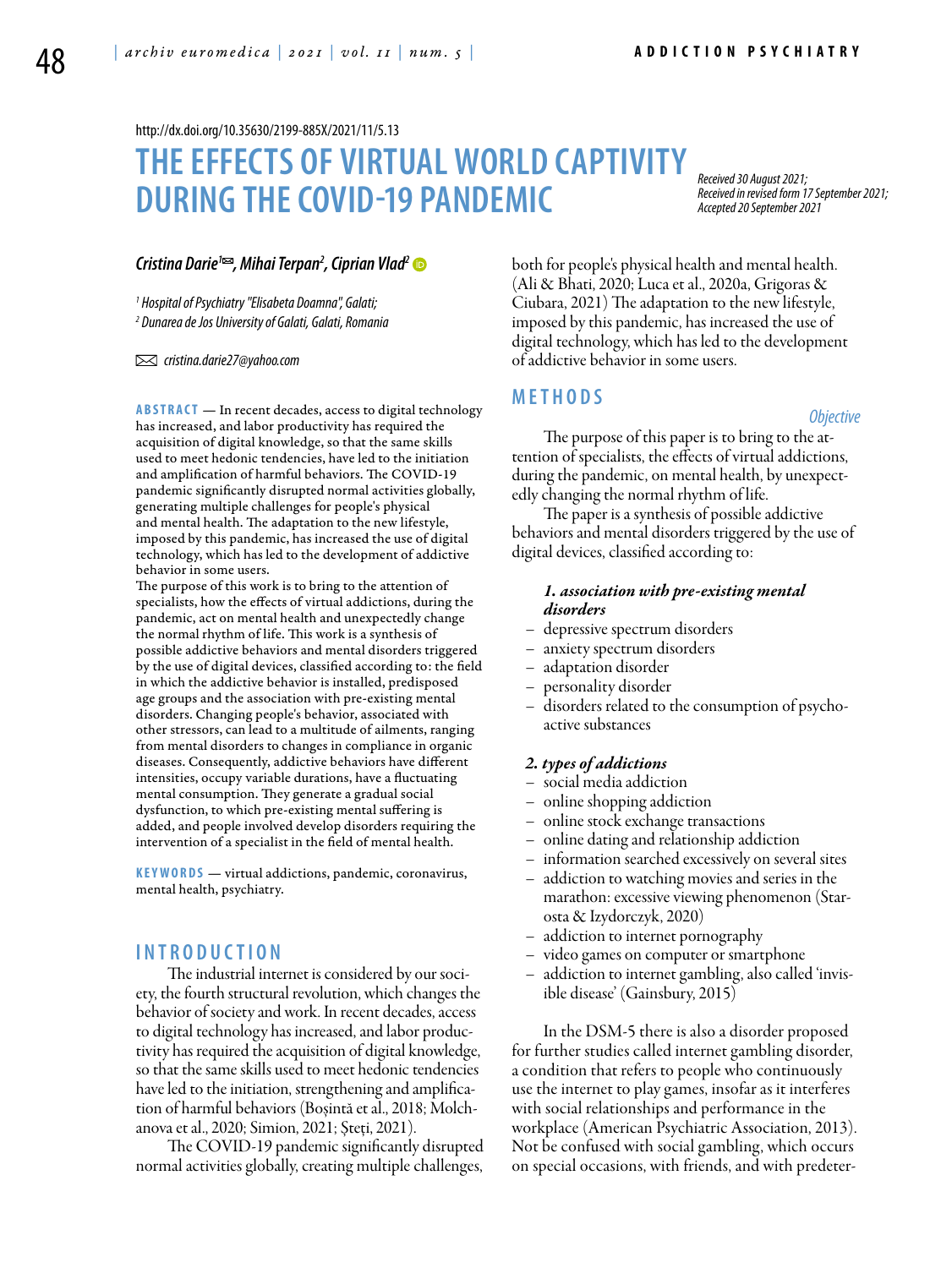mined acceptable and tolerable losses (Boland et al., 2021).

More than a year ago, about 3 billion people around the world were forced to stay home, and more than 130 countries have ordered a certain level of restrictions to restrict movement in order to prevent the spread of human infections with the new coronavirus. (Ali & Bhati, 2020; Baroiu et al., 2021)

Also, quarantine and isolation at home, telework or work from home, online school, have significantly increased the use of digital technology.

In the context of the conditions imposed by the pandemic, people, being social beings, have adopted methods to adapt to unpredictable changes:

Some people have satisfied their need to communicate, to relate, through virtual socialization, using the multitude of applications created for this purpose. Depending on the emotional needs of people, virtual socialization has taken forms that can be taken to the extreme, by long duration (hours), by the large number of participants (online conferences, with a very large number of participants) (Luca et al., 2020b).

Some users have adopted virtual socialization as a method of anonymity, which allows them to express their feelings, without always enduring the consequences (trolling, adopting false identities) (Radulescu et al., 2020). The association between anonymity, convenience and escape, promotes the Internet as an object of psychopathology.

Some people have adapted by completely denying reality and expressing it in the virtual environment, thus supporting conspiracy theories, denying the actual existence of the virus, stating that the appearance of this infection has a terrorist purpose, denigrating the medical system, etc.) (Douglas, 2021). Unfortunately, society is also made up of these individuals, who with access to the virtual world, can confirm each other's defense mechanism, can coagulate into groups that mutually enhance their ideas and, through this amplification, end up canceling logical thinking.

Some users have met certain needs, through regression to childhood and refuge in the virtual world. Regression in the childhood world involves reliving the feeling of childhood and the need for protection, by an adult, associated with the flight from responsibilities, depending on the tendencies of dependent personality or associated anxieties (Luca et. al, 2020c). These people either became completely isolated or relived childhood-specific activities. When a person begins to take refuge in the virtual world, he will gradually spend more time watching movies, playing online games, socializing with others, shopping online, scrolling through social networks, until these activities take place. obssessive, then compulsive.

## *Symptoms of internet addiction*

It is well known that *internet addiction disorder* is not listed in the mental health official handbooks, like the Classification of Mental and Behavioural Disorders ICD-10 (World Health Organization, 1992) or the Diagnostic and Statistical Manual of Mental Disorders DSM-5, but it has been formally recognized as a disorder by the American Psychological Association (Shaw & Black, 2008).

"Although Internet Addiction can be found on 28 million websites, the APA chose not to include it in DSM-5 in 2014, focusing on content rather than the technology used to convey it." (Sadock et al., 2017)

Individuals with internet addiction suffer both physical and mental consequences:

#### *1. Psychological symptoms:*

- guilt
- anxiety
- depression
- aggressivity
- procrastination
- mood swings
- defensive attitude
- social (physical) isolation
- feeling of loneliness
- the tendency to avoid work
- loss of the notion of time
- state of psychomotor agitation
- loss of patience for repetitive activities
- hedonic feelings of satisfaction, euphoria, while using the internet
- inability to prioritize activities or follow a wellestablished schedule

#### *2. Somatic symptoms:*

- headache
- insomnia
- malnutrition
- weight fluctuations
- poor personal hygiene
- carpal tunnel syndrome
- pain in any area of the body
- sleep-wake disorders
- eye diseases (dryness, hyperemia)
- spine pain (cervical and lombar)

#### *Related disorders*

- online gambling addiction
- online gaming addiction
- internet-communication disorder (compulsive talking with other people) (Wegmann & Brand, 2016)
- virtual reality addiction
- video streaming addiction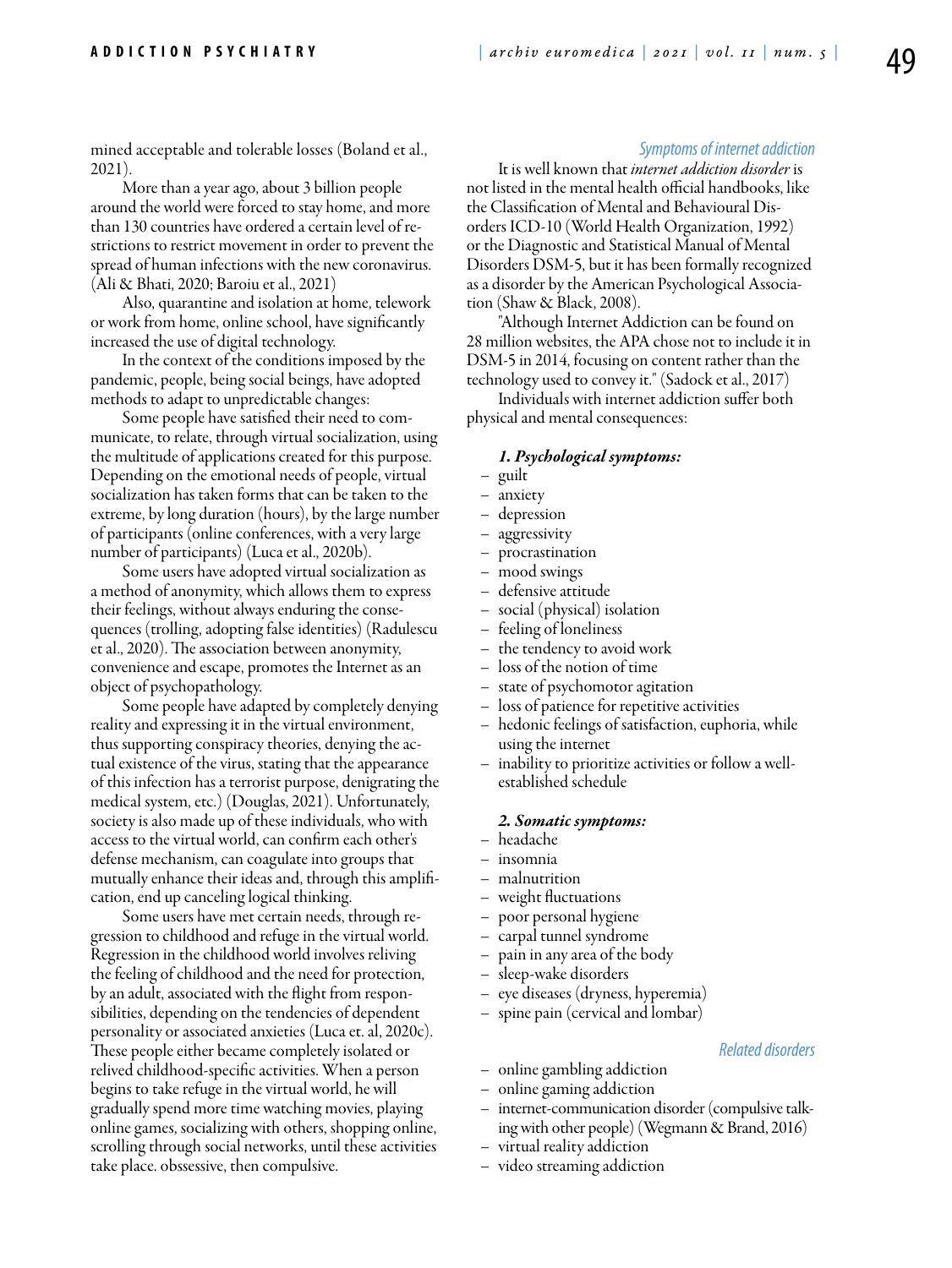# **DISC U SSION**

Changing the behavior of people associated with other stressful psychological factors (fear of death, anxiety, unpredictability of the future), can generate a range of conditions ranging from mental disorders to changes in compliance with organic diseases.

"Any form of addiction is bad, whether the narcotic is alcohol, morphine or idealism." ( Jung, 1962). In other words, it is essential for our health, physical and mental, to stay as far away from harmful behaviors that can become diseases that affect our lives.

Consequently, addictive behaviors have different intensities, occupy variable durations, have a fluctuating mental consumption, and generate a gradual social dysfunction, to which are added pre-existing mental suffering, and some of the people involved develop disorders, which involve the intervention of a specialist in the field of mental health.

As in any other aspect of life, whether we are talking about food, rest or professional life, when it comes to time spent in the online environment, we need balance and moderation.

#### *Acknowledgment*

This research was presented at 5th European Conference of Psychiatry and Mental Health "Galatia" 2021.

### **REFEREN CES**

- 1. Ali, M. Y., & Bhatti, R. (2020). COVID-19 (Coronavirus) Pandemic: Information Sources Channels for the Public Health Awareness. Asia Pacific Journal of Public Health, 32(4), 168–169. https://doi. org/10.1177/1010539520927261
- 2. American Psychiatric Association. (2013). Diagnostic and statistical manual of mental disorders (5th ed.). https://doi.org/10.1176/appi. books.9780890425596
- 3. Baroiu, L., Dumea, E., Năstase, F., Niculeț, E., Fotea, S., Ciubara, A. B., Stefanopol, I. A. Nechita, A., Anghel, L., & Ciubara, A. (2021). Assessment of Depression in Patients with COVID-19 . BRAIN. Broad Research in Artificial Intelligence and Neuroscience, 12(2), 254–264. https://doi. org/10.18662/brain/12.2/204
- 4. BOLAND, R., VERDUIN, M., & RUIZ, P. (2021) Ka-<br>plan & Sadock's Synopsis of Psychiatry (12<sup>th</sup> edition). Wolters Kluwer.
- 5. Boșintă, C. I., Iliuta, A., Nistriuc, G., Mihai- lescu, A., Barbu, I., & Mazareanu, D. (2018). Premature use of technology. Journal for Ethics in Social Studies, 2(1), 22–42. https://doi.org/10.18662/ jess/07
- 6. Douglas, K. M. (2021). COVID-19 con- spiracy theories. Group Processes & Inter- group Relations, 24(2), 270–275. https://doi. org/10.1177/1368430220982068
- 7. GAINSBURY, S. M. (2015). Online Gambling Addiction: the Relationship Between Internet Gambling and Disordered Gambling. Current Addiction Reports, 2(2), 185-193. http://doi.org/10.1007/s40429-015- 0057-8
- 8. Grigoras, M., & Ciubara, A. (2021). Looking into Pandora's Box between "Everything" and "But" -Depression, Pain of Losses the Next Pandemic of telligence and Neuroscience, 12(2), 326–334. https:// doi.org/10.18662/brain/12.2/210
- 9. Jung, C. G. (1995). Memories, dreams, reflections (R. Winston & C. Winston, Trans.). Fontana Press (Original work published in 1962).
- 10. Luca, L., Baroiu, L., Ciubara, A. B., Anghel, R., Bulgaru-Iliescu, A. I., Anghel, L., & Ciubara, A. (2020a). Covid-19 and the Spanish Flu. From Suffering to Resilience. BRAIN. Broad Research in Artificial Intelligence and Neuroscience, 11(3Sup1), 01-07. https://doi.org/10.18662/brain/11.3Sup1/116
- 11. Luca, L., Burlea, S. L., Chirosca, A.-C., Marin, I. M., Ciubara, A. B., & Ciubara, A. (2020b). The FOMO Syndrome and the Perception of Personal Needs in Contemporary Society. BRAIN. science, 11(1Sup1), 38–46. https://doi.org/10.18662/ brain/11.1Sup1/27
- 12. Luca, L., Ciubara, A. B., Fulga, I., Burlea, S. L., TERPAN, M., & CIUBARA, A. M. (2020c). Social Implications for Psychiatric Pathology of Depressive and Anxiety Disorders, Alcohol Addiction and Psychotic Disorders during the COVID-19 Pandemic in Romania. Analysis of two Relevant Psychiatry Hospitals. Revista de cercetare si interventie sociala, 69, 261–272. http://www.rcis.ro/images/documente/ rcis69\_16.pdf
- 13. MOLCHANOVA, E., KOVTONIUK, K., & SAVYCH, O. (2020). Covid-19 presents new challenges and opportunities to higher education. Revista Romaneasca pen-<br>tru Educatie Multidimensionala, 12(2Sup1), 168–174. https://doi.org/10.18662/rrem/12.2Sup1/303
- 14. Rădulescu, I. D., Ciubara, A. B., Moraru, C., Burlea, S. L., & Ciubară, A. (2020). Evaluating the Impact of Dissociation in Psychiatric Disorders. BRAIN. Broad Research in Artificial Intelligence and Neuroscience, 11(3Sup1), 163–174. https://doi. org/10.18662/brain/11.3Sup1/132
- 15. Sadock, B. J., Sadock, V. A., Ruiz, P., & Kaplan, H. I. (2017). Kaplan and Sadock's comprehensive<br>textbook of psychiatry (10<sup>th</sup> ed.). Wolters Kluwer.
- 16. Shaw, M., & Black, D. W. (2008). Internet addic- tion: definition, assessment, epidemiology and clinical management. CNS drugs, 22(5), 353–365. https:// doi.org/10.2165/00023210-200822050-00001
- 17. Simion, R. (2021). Swiping, surfing, distancing. On web-connected love. Journal for Social Media Inquiry, 3(1), 50-63. https://doi.org/10.18662/jsmi/3.1/16